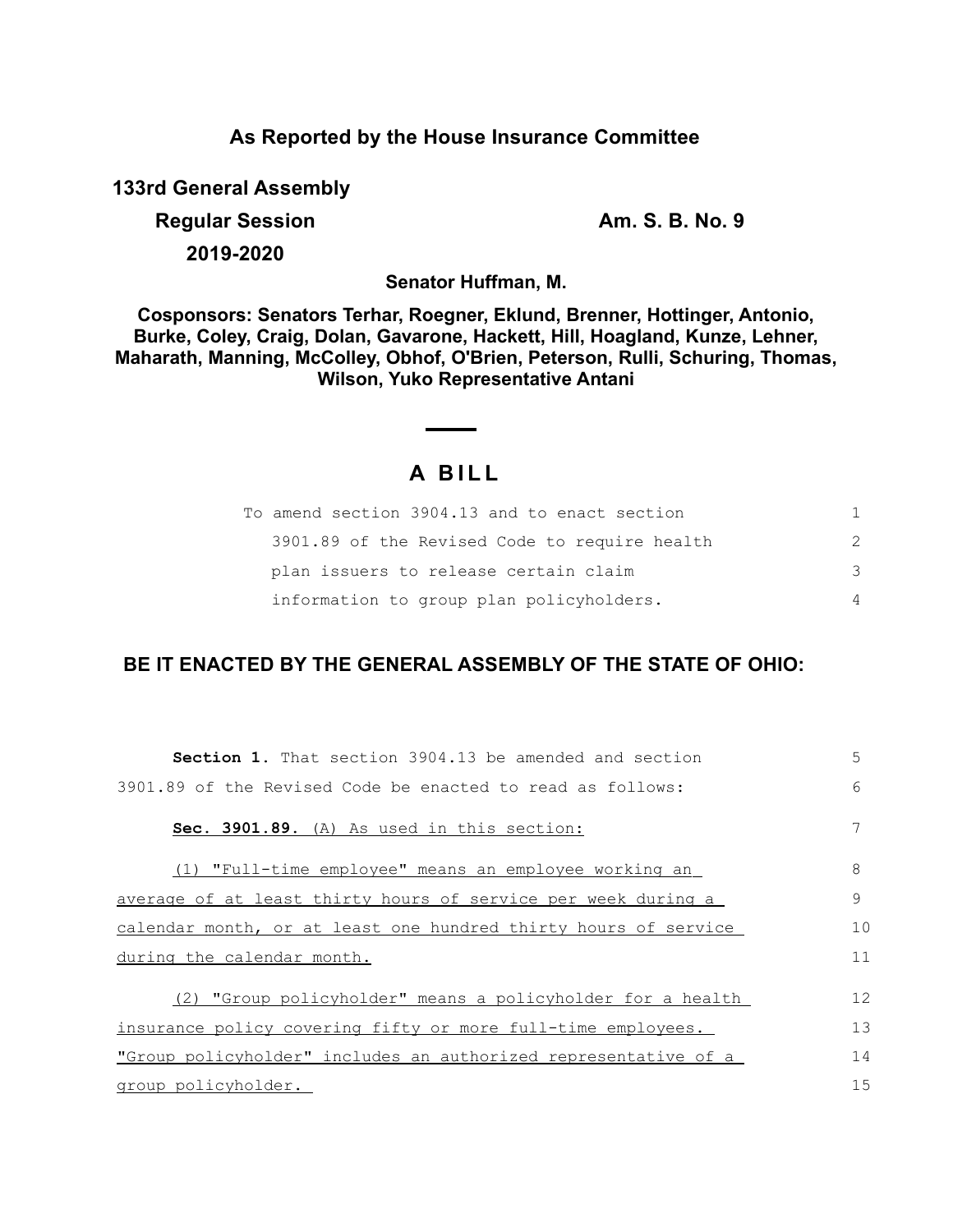## **Am. S. B. No. 9 Page 2 As Reported by the House Insurance Committee**

| (3) "Health plan issuer" has the same meaning as in                  | 16 |
|----------------------------------------------------------------------|----|
| section 3922.01 of the Revised Code.                                 | 17 |
| (B) (1) (a) A health plan issuer shall, upon request,                | 18 |
| release to each group policyholder monthly claims data and shall     | 19 |
| provide this data within thirty business days of receipt of the      | 20 |
| request.                                                             | 21 |
| (b) A health plan issuer shall not be required to release            | 22 |
| claims information as required in division $(B)$ $(1)$ $(a)$ of this | 23 |
| section more than once per calendar year per group policyholder.     | 24 |
| (2) The data released shall include all of the following             | 25 |
| with regard to the policy in question for the policy period          | 26 |
| immediately preceding or the current policy period, as requested     | 27 |
| by the policyholder:                                                 |    |
| (a) The net claims paid or incurred by month;                        | 29 |
| (b) (i) If the group policyholder is an employer, the                | 30 |
| monthly enrollment data by employee only, employee and spouse,       | 31 |
| and employee and family;                                             | 32 |
| (ii) If the group policyholder is not an employer, the               | 33 |
| monthly enrollment data shall be provided and organized in a         | 34 |
| relevant manner.                                                     | 35 |
| (c) Monthly prescription claims information;                         | 36 |
| (d) Paid claims over thirty thousand dollars along with              | 37 |
| both of the following:                                               | 38 |
| (i) Claim identifier other than name and the date of                 | 39 |
| occurrence;                                                          | 40 |
| (ii) The amount paid toward each claim.                              | 41 |
| (C) A health plan issuer that discloses data or                      | 42 |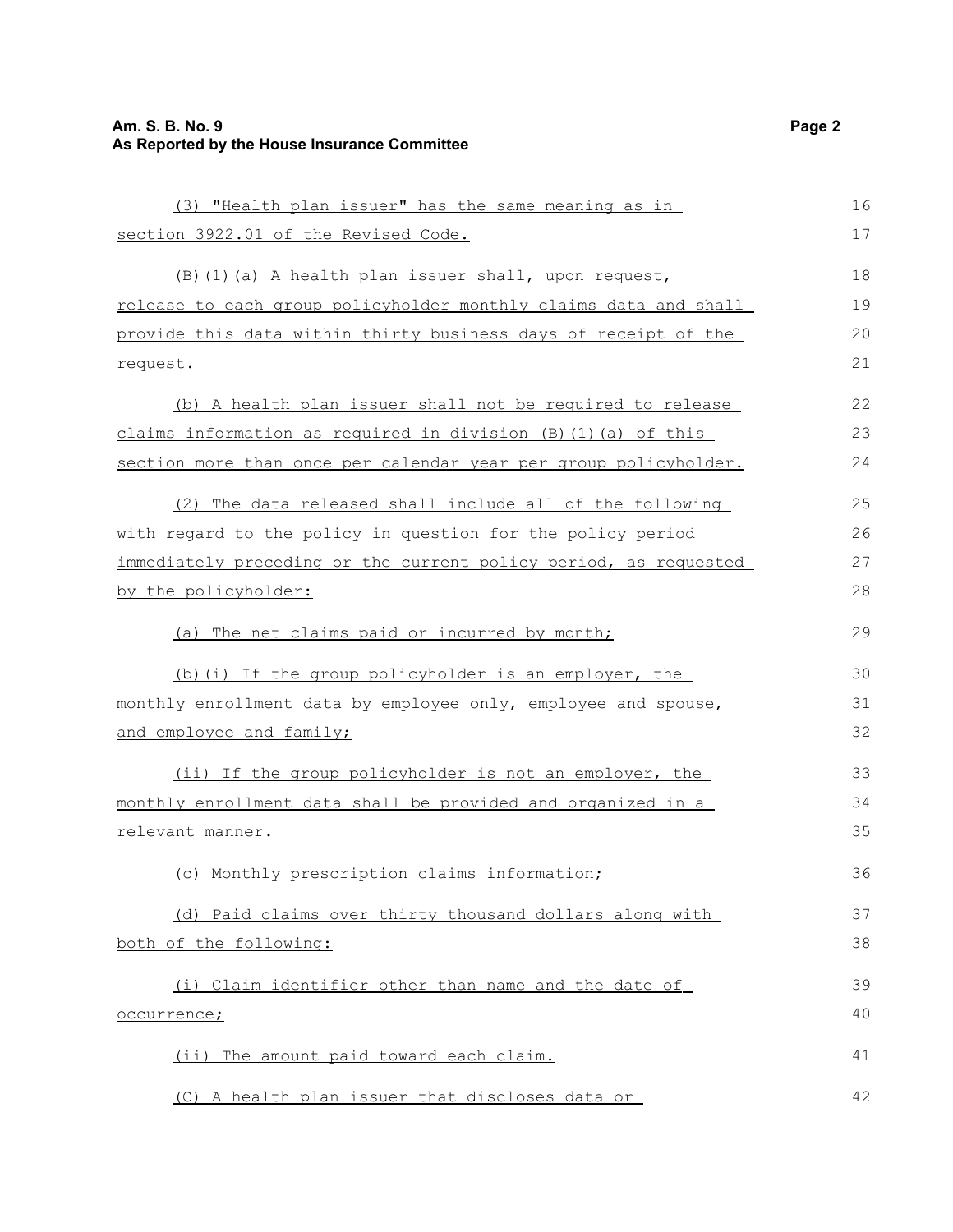## **Am. S. B. No. 9 Page 3 As Reported by the House Insurance Committee**

| information in compliance with division (B) of this section may  | 43 |
|------------------------------------------------------------------|----|
| condition any such disclosure upon the execution of an agreement |    |
| with the policyholder absolving the health plan issuer from      |    |
| civil liability related to the use of such data or information.  | 46 |
| (D) A health plan issuer that provides data or information       | 47 |
| in compliance with division (B) of this section shall be immune  | 48 |
| from civil liability for any acts or omissions of any person's   | 49 |
| subsequent use of such data or information.                      | 50 |
| (E) This section shall not be construed as authorizing the       | 51 |
| disclosure of the identity of a particular individual covered    | 52 |
| under the group policy, nor the disclosure of any covered        | 53 |
| individual's particular health insurance claim, condition, or    | 54 |
| diagnosis, which would violate federal or state law.             | 55 |
| (F) A group policyholder is entitled to receive protected        | 56 |
| health information under this section only after an              | 57 |
| appropriately authorized representative of the group             | 58 |
| policyholder makes to the health plan issuer a certification     | 59 |
| substantially similar to the following:                          | 60 |
| "I hereby certify and have demonstrated that the plan            | 61 |
| documents comply with the requirements of 45 C.F.R. 164.504(f)   | 62 |
| (2) and that the group policyholder will safequard and limit the | 63 |
| use and disclosure of protected health information that the      | 64 |
| policyholder may receive from the group health plan to perform   | 65 |
| plan administration functions."                                  | 66 |
| (G) A group policyholder that does not provide the               | 67 |
| certification required in division (F) of this section is not    | 68 |
| entitled to receive the protected health information described   | 69 |
| in division (B) (2) (d) of this section, but is entitled to      | 70 |
| receive a report of claim information that includes the other    | 71 |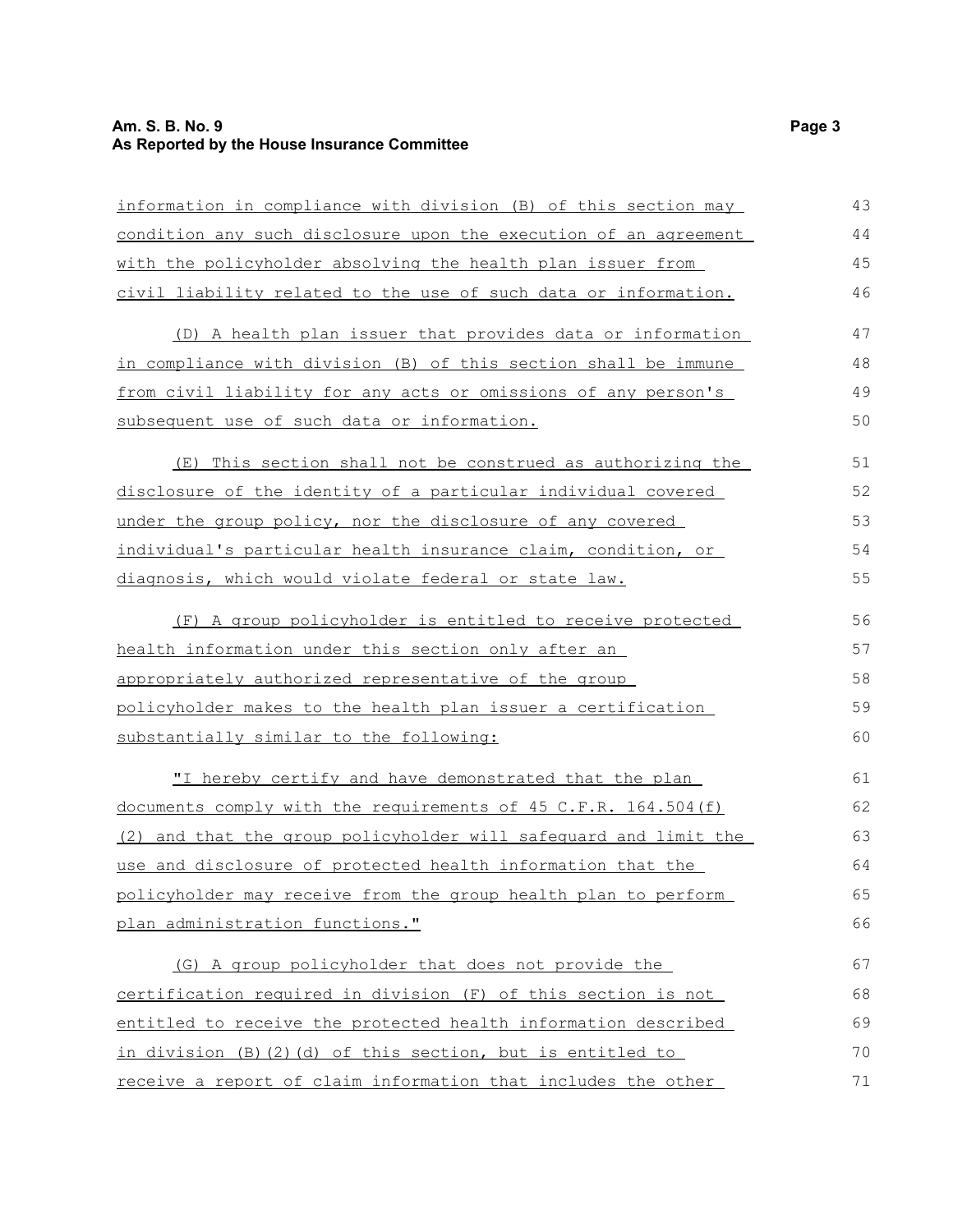| information described under division (B) of this section.        | 72 |
|------------------------------------------------------------------|----|
| (H) Committing a series of violations of this section            | 73 |
| that, taken together, constitute a practice or pattern shall be  | 74 |
| considered an unfair or deceptive practice under sections        | 75 |
| 3901.19 to 3901.26 of the Revised Code.                          | 76 |
| (I) Nothing in this section shall be construed as                | 77 |
| prohibiting a health plan issuer from disclosing additional      | 78 |
| claims information beyond what is required by this section.      | 79 |
| Sec. 3904.13. No insurance institution, agent, or                | 80 |
| insurance support organization shall disclose any personal or    | 81 |
| privileged information about an individual collected or received | 82 |
| in connection with an insurance transaction, unless the          | 83 |
| disclosure is made pursuant to any of the following:             | 84 |
| (A) With the written authorization of the individual,            | 85 |
| provided:                                                        | 86 |
| (1) If such authorization is submitted by another                | 87 |
| insurance institution, agent, or insurance support organization, | 88 |
| the authorization meets the requirements of section 3904.06 of   | 89 |
| the Revised Code;                                                | 90 |
| (2) If such authorization is submitted by a person other         | 91 |
| than an insurance institution, agent, or insurance support       | 92 |
| organization, the authorization is dated, signed by the          | 93 |
| individual, and obtained one year or less prior to the date a    | 94 |
| disclosure is sought under this division.                        | 95 |
| (B) To a person other than an insurance institution,             | 96 |
| agent, or insurance support organization, provided such          | 97 |
| disclosure is reasonably necessary for the following reasons:    | 98 |

(1) To enable such person to perform a business, 99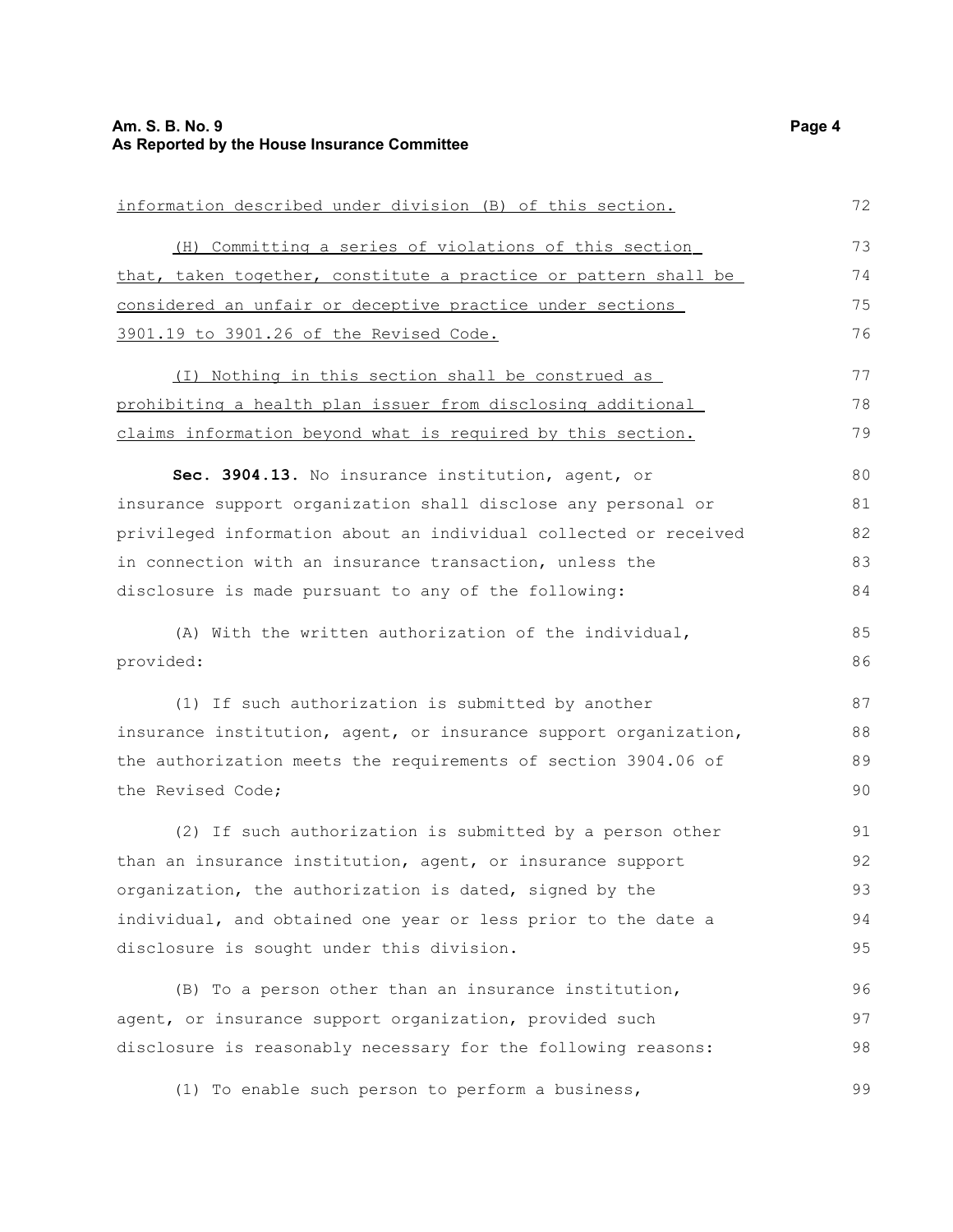#### **Am. S. B. No. 9 Page 5 As Reported by the House Insurance Committee**

professional, or insurance function for the disclosing insurance institution, agent, or insurance support organization, and such person agrees not to disclose the information further without the individual's written authorization unless the further disclosure either: (a) Would otherwise be permitted by this section if made by an insurance institution, agent, or insurance support organization; (b) Is reasonably necessary for such person to perform  $\frac{its}{s}$ the person's function for the disclosing insurance institution, agent, or insurance support organization. (2) To enable such person to provide information to the disclosing insurance institution, agent, or insurance support organization for the purpose of either: (a) Determining an individual's eligibility for an insurance benefit or payment; (b) Detecting or preventing criminal activity, fraud, material misrepresentation, or material nondisclosure in connection with an insurance transaction. (C) To an insurance institution, agent, insurance support organization, or self-insurer, provided the information disclosed is limited to that which is reasonably necessary either: (1) To detect or prevent criminal activity, fraud, material misrepresentation, or material nondisclosure in connection with insurance transactions; (2) For either the disclosing or receiving insurance institution, agent, or insurance support organization to perform 100 101 102 103 104 105 106 107 108 109 110 111 112 113 114 115 116 117 118 119 120 121 122 123 124 125 126 127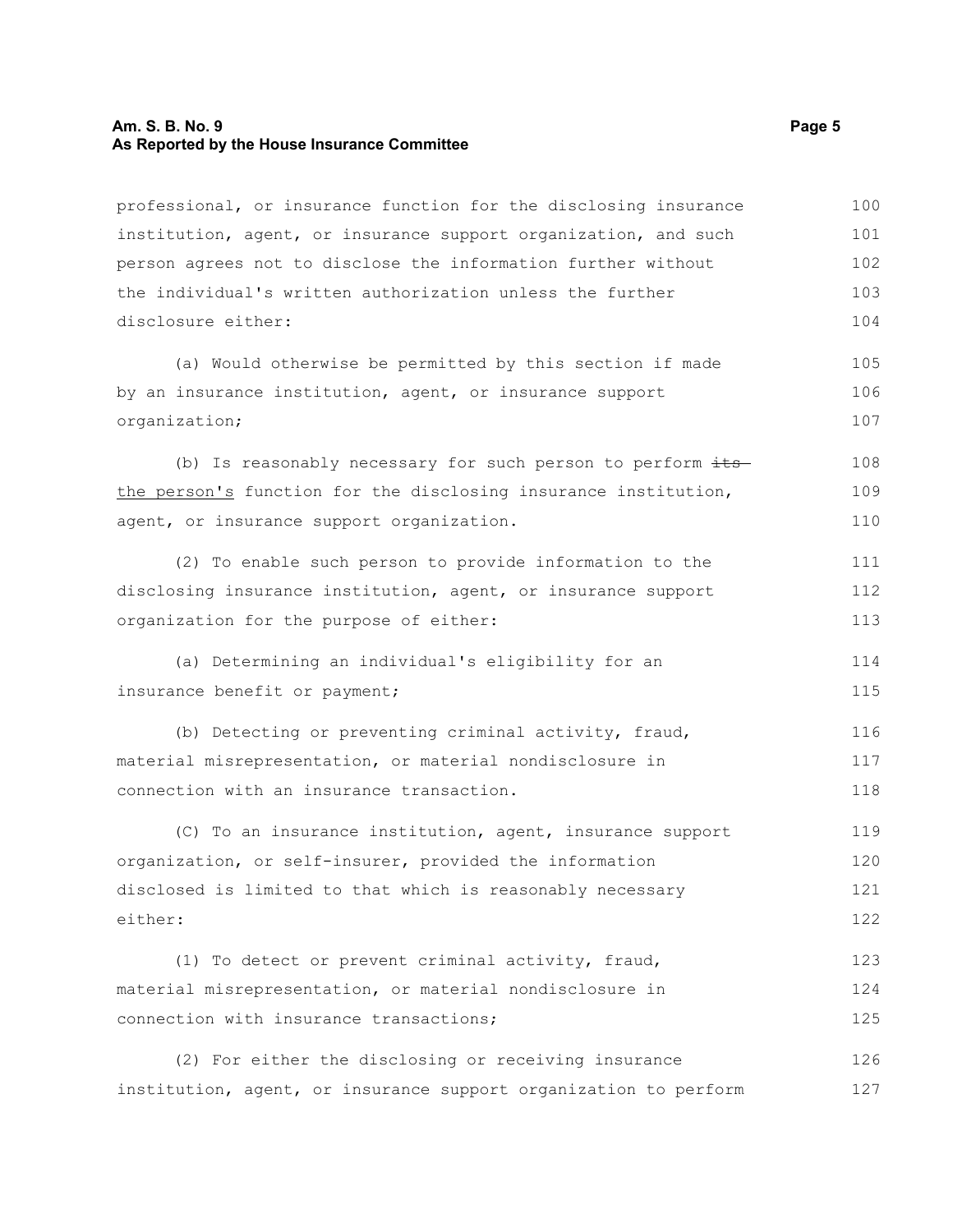### **Am. S. B. No. 9 Page 6 As Reported by the House Insurance Committee**

| its function in connection with an insurance transaction         | 128 |
|------------------------------------------------------------------|-----|
| involving the individual.                                        |     |
| (D) To a medical care institution or medical professional        | 130 |
| for the purpose of verifying insurance coverage or benefits,     | 131 |
| informing an individual of a medical problem of which the        | 132 |
| individual may not be aware, or conducting an operations or      | 133 |
| services audit to verify the individuals treated by the medical  | 134 |
| professional or at the medical care institution. However, only   | 135 |
| such information may be disclosed as is reasonably necessary to  | 136 |
| accomplish any of the purposes set forth in this division.       | 137 |
| (E) To an insurance regulatory authority;                        | 138 |
| (F) To a law enforcement or other governmental authority         | 139 |
| to protect the interests of the insurance institution, agent, or | 140 |
| insurance support organization in preventing or prosecuting the  | 141 |
| perpetration of fraud upon it; or if the insurance institution,  |     |
| agent or insurance support organization reasonably believes that | 143 |
| illegal activities have been conducted by the individual;        | 144 |
| (G) As otherwise permitted or required by law;                   | 145 |
| (H) In response to a facially valid administrative or            | 146 |
| judicial order, including a search warrant or subpoena;          | 147 |
| (I) Made for the purpose of conducting actuarial or              | 148 |
| research studies, provided the following conditions are met:     | 149 |
| (1) No individual may be identified in any actuarial or          | 150 |
| research report;                                                 | 151 |
| (2) Materials allowing the individual to be identified are       | 152 |
| returned or destroyed as soon as they are no longer needed;      | 153 |
| (3) The actuarial or research organization agrees not to         | 154 |
| disclose the information unless the disclosure would otherwise   | 155 |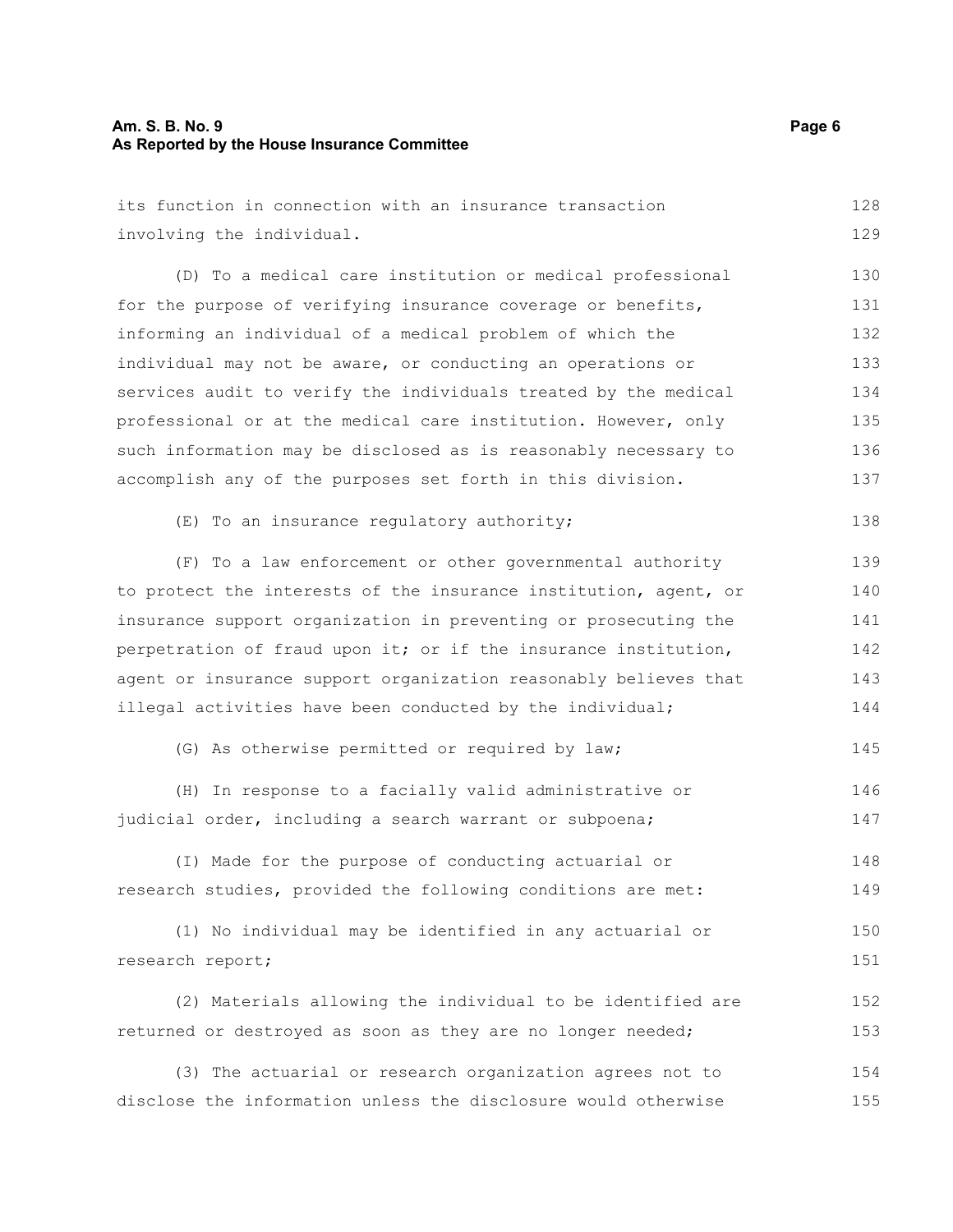#### **Am. S. B. No. 9 Page 7 As Reported by the House Insurance Committee**

disclosed;

be permitted by this section if made by an insurance institution, agent, or insurance support organization. (J) To a party or representative of a party to a proposed or consummated sale, transfer, merger, or consolidation of all or part of the business of the insurance institution, agent, or insurance support organization, provided the following conditions are met: (1) Prior to the consummation of the sale, transfer, merger, or consolidation, only such information is disclosed as is reasonably necessary to enable the recipient to make business decisions about the purchase, transfer, merger, or consolidation; (2) The recipient agrees not to disclose the information, unless the disclosure would otherwise be permitted by this section if made by an insurance institution, agent, or insurance support organization. (K) To a person whose only use of such information will be in connection with the marketing of a product or service, provided the following conditions are met: (1) No medical record information, privileged information, or personal information relating to an individual's character, personal habits, mode of living, or general reputation is disclosed, and no classification derived from such information is disclosed; (2) The individual has been given an opportunity to indicate that-he the individual does not want personal information disclosed for marketing purposes and has given no indication that he the individual does not want the information 156 157 158 159 160 161 162 163 164 165 166 167 168 169 170 171 172 173 174 175 176 177 178 179 180 181 182 183

184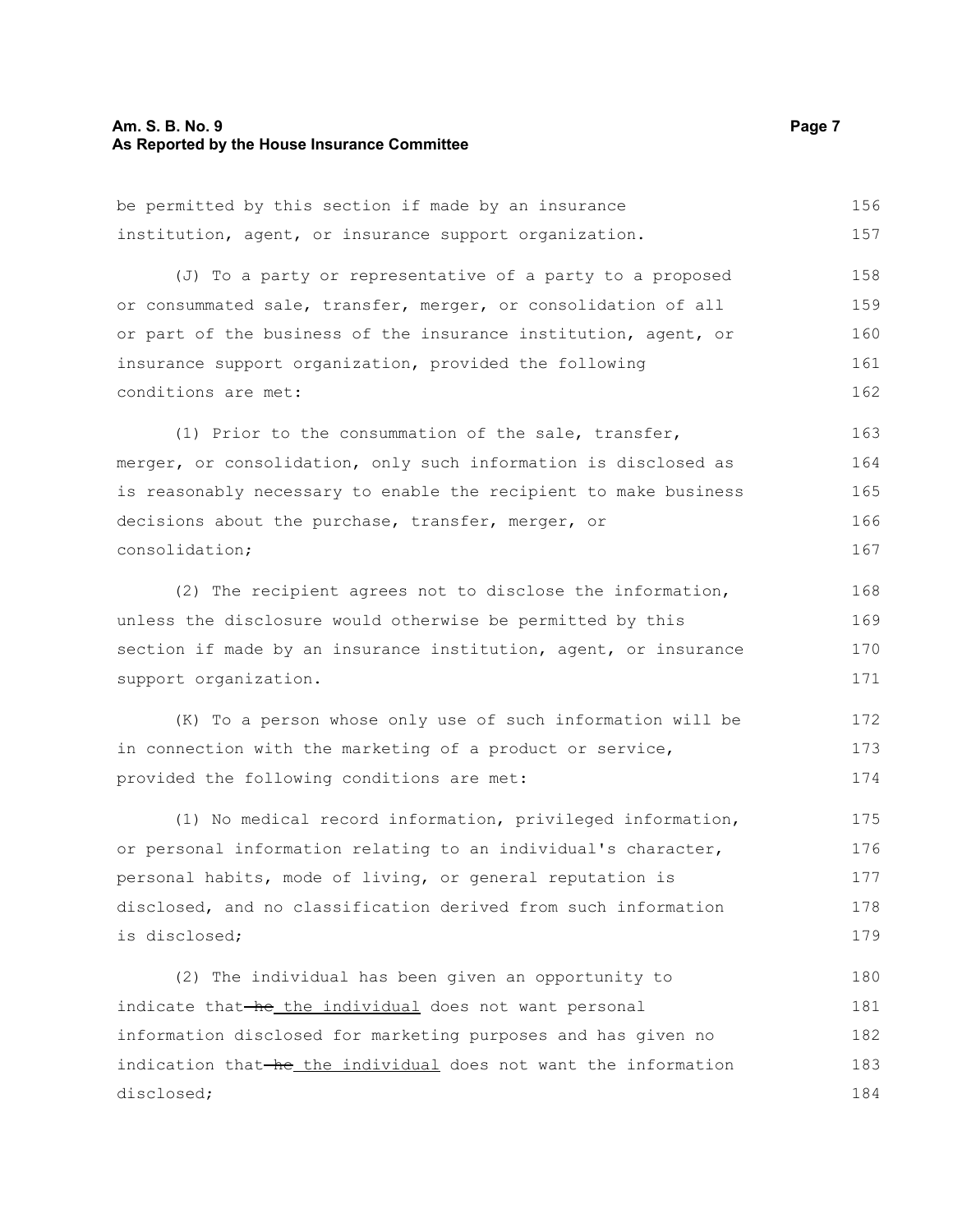#### **Am. S. B. No. 9 Page 8 As Reported by the House Insurance Committee**

(3) The person receiving such information agrees not to use it except in connection with the marketing of a product or service. 185 186 187

(L) To an affiliate whose only use of the information will be in connection with an audit of the insurance institution or agent or the marketing of an insurance product or service, provided the affiliate agrees not to disclose the information for any other purpose or to unaffiliated persons; 188 189 190 191 192

(M) By a consumer reporting agency, provided the disclosure is to a person other than an insurance institution or agent; 193 194 195

(N) To a group policyholder for the purpose of reporting claims experience or conducting an audit of the insurance institution's or agent's operations or services, provided the information disclosed is reasonably necessary for the group policyholder to conduct the review or audit; 196 197 198 199 200

(O) To a group policyholder as provided in section 3901.89 of the Revised Code; 201 202

(P) To a professional peer review organization for the purpose of reviewing the service or conduct of a medical care institution or medical professional; 203 204 205

 $(P)$  (Q) To a governmental authority for the purpose of determining the individual's eligibility for health benefits for which the governmental authority may be liable; 206 207 208

 $(Q)$  (R) To a certificate holder or policyholder for the purpose of providing information regarding the status of an insurance transaction; 209 210 211

 $(R)$  (S) To a lienholder, mortgagee, assignee, lessor, or

212